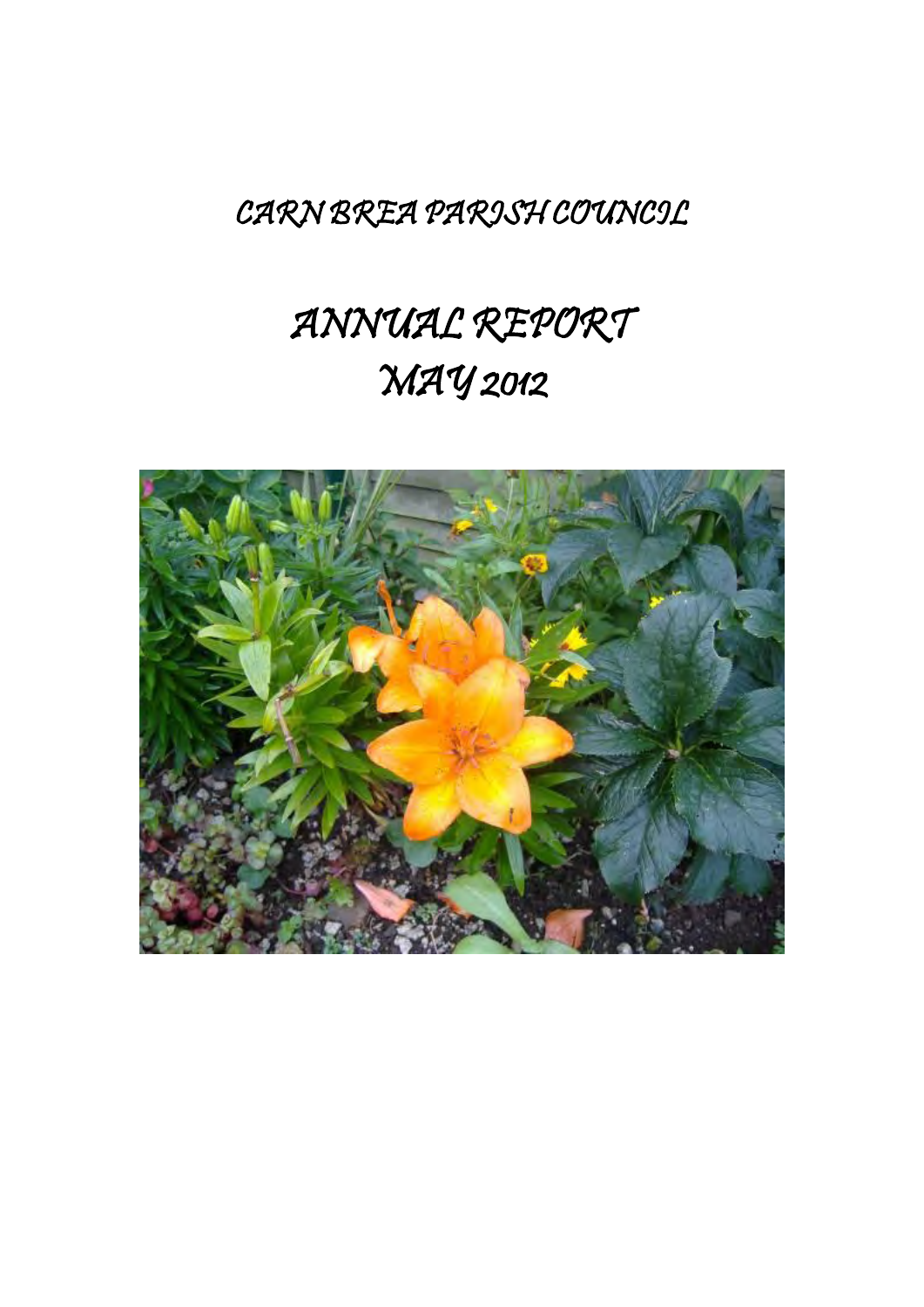#### Electors in the Parish as at  $1<sup>st</sup>$  December 2011 - 6060

#### **Carn Brea Parish**

The Parish of Carn Brea, which is also known as the electoral area of Illogan South, lies between the twin towns of Camborne and Redruth. The boundaries include several villages, hamlets and rural areas as well as the urban area of Pool and Illogan Highway. The southern boundary is the village of Four Lanes, to the east Carnkie and Carn Brea Village, to the north Pool and West Tolgus and to the west part of Tuckingmill and Brea. The Council owns approximately 21 acres of land. This is made up of a park at Wheal Fortune, heath at Carn Brea Hill, an open space in Pool and an historic well at Carn Brea Village.

#### Carn Brea Parish consists of the following villages and hamlets:

Barncoose, Blowinghouse, Bosleake, Bowling Green, Broad Lane, Carnarthen, Carn Brea Village, Carnkie, Forest, Four Lanes, Higher and Lower Brea, Illogan Highway, Pencoys, Piece, Pool, Tolskithy, Tregajorran, Treskillard, Tuckingmill and West Tolgus

#### **Annual General Meeting May 2011**

Councillor Mr. Malcolm Moyle and Councillor Mr. Charles Bickford were elected as Chairman and Vice Chairman respectively. Councillor Mr. M. Moyle - Officer for Health & Safety at Work Councillor Ms. A. Fuller - Police Liaison Officer Councillor J. Rowe - Tree Warden

#### **Membership of the Council**

The Council consists of sixteen Councillors, with five members representing each of the wards of Barncoose, Pool and Four Lanes and one member representing the East Hill Ward (Tuckingmill). Councillors are usually elected every four years, the latest election being May 2007. The next election will be in 2013.

#### **Changes in Membership and staff from May 2011 – April 2012.**

Cllr. Ms. T Butler ceased to be a Member for the Four Lanes ward in November 2011. .

Cllr. J. Gillingham was co- opted to the Council in as member for the Four Lanes ward in February 2012.

#### **Changes in staff**

There have been no changes in staff in the past year.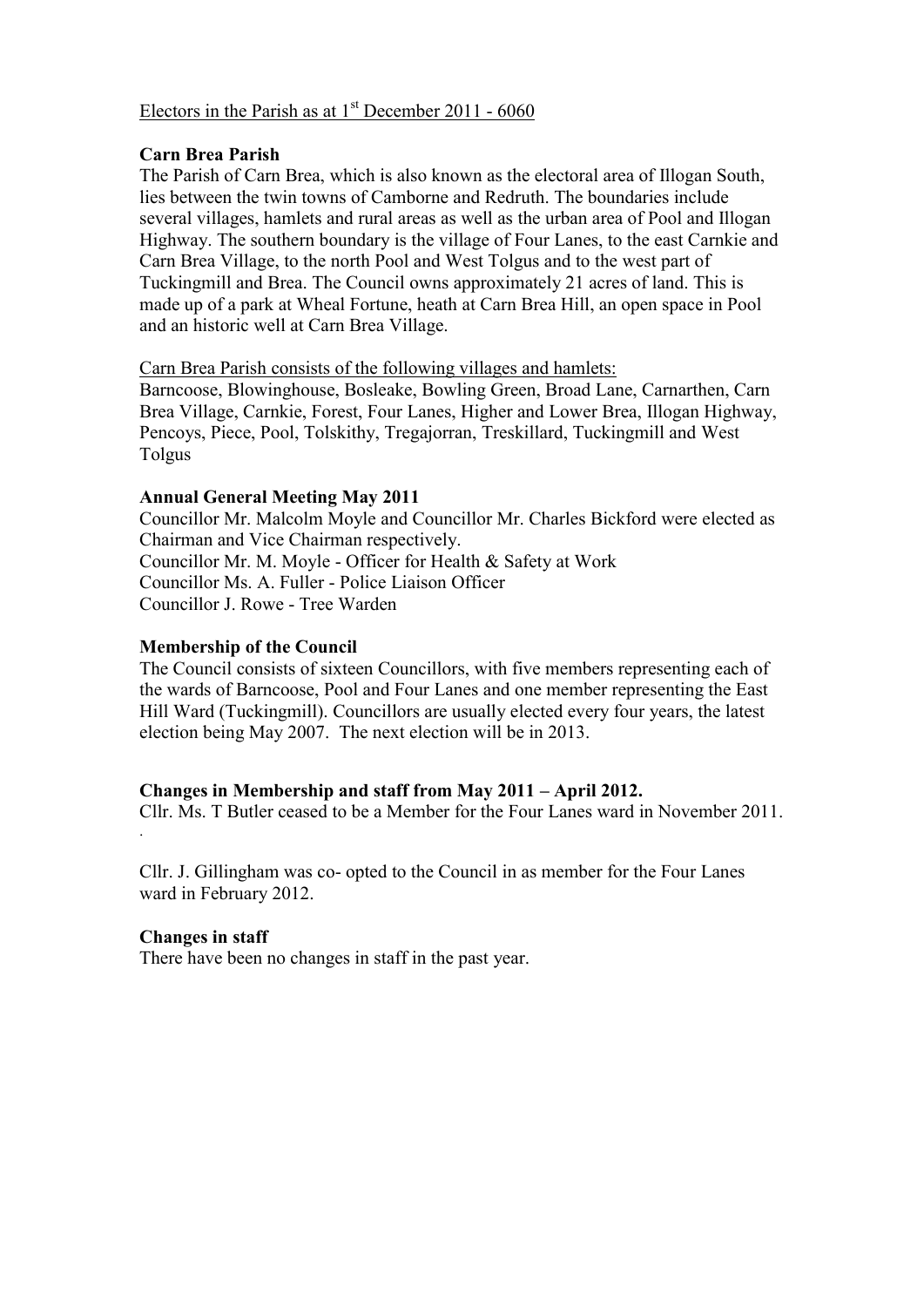## **COMMITTEE REPORTS**

#### **Planning Committee**

Under the Chairmanship of Cllr. C.E.N. Bickford the Committee made observations on 102 planning applications in the Parish.

#### **Awards**

Mrs. Margaret Maiden was nominated for the Clarence Coombe Award, which was presented to Mrs. Skinner on her behalf, at the Annual Parish Assembly in May 2011. Mr. D. Houston and Mrs. S. Cox were also presented with Awards for Local People at the meeting. Mr. P. Jenkin was presented with an award for Services to the Council, for his designs of the Council's Christmas cards since 2003 at the Full Council meeting in December.

In July, the Chairman attended a meeting at Carn Brea Leisure Centre to present an award to three members of the Cornwall Athletics Club.

The Vice Chairman, Cllr. C.E.N. Bickford presented Cllr. M. Moyle with a plaque commemorating 25 years of service to Carn Brea Parish Council at the Annual Assembly meeting in May 2011.



#### **Regeneration Committee**

#### **Historical Prints/Photographs**

The collection of historical prints and photographs depicting areas around the Parish has increased during the year. The prints are displayed in the Community Hall at the Parish Office in Moorfield Road.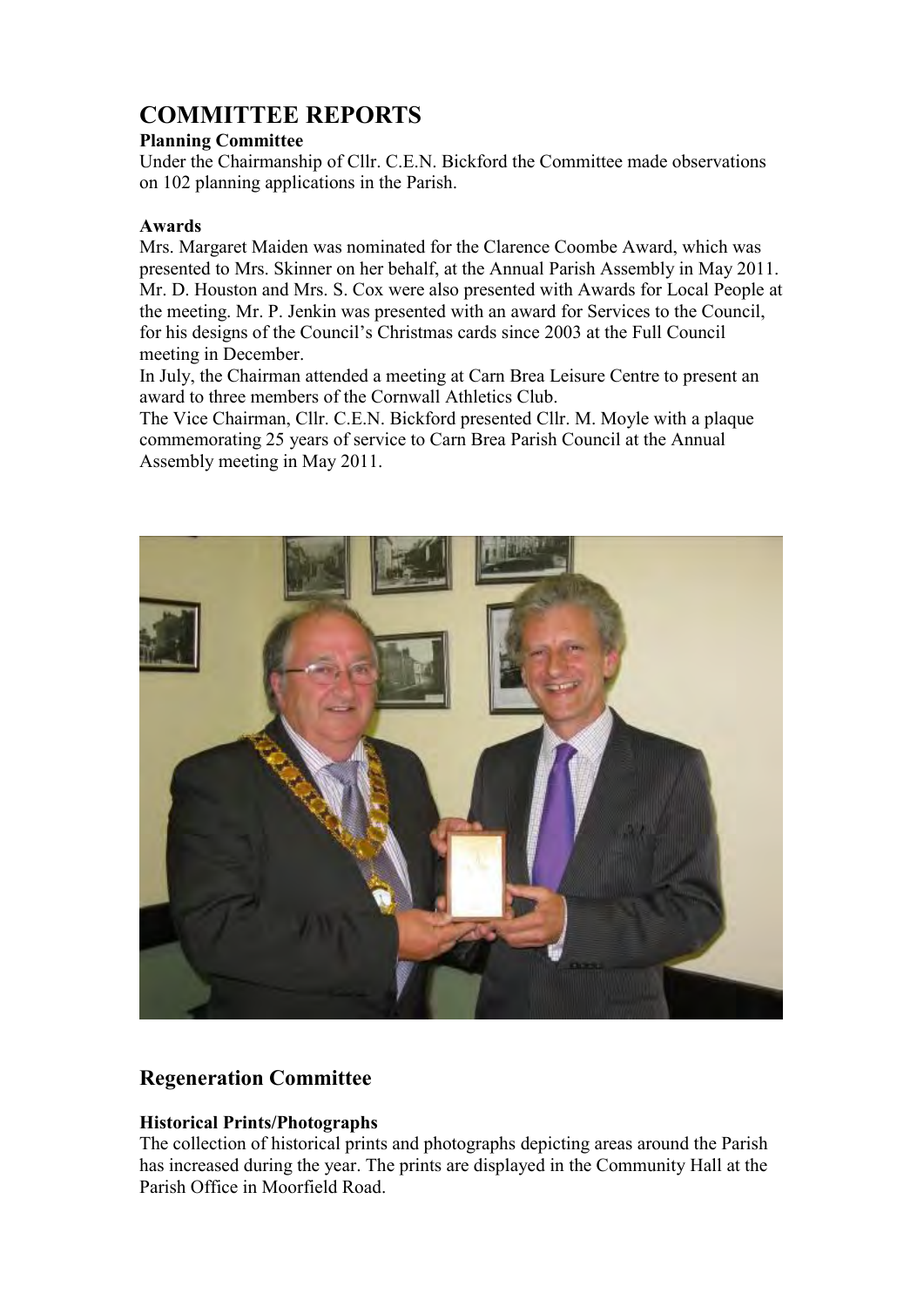#### **Pool in Bloom**

The Pool in Bloom scheme brightened the main road through Pool again this year and received many compliments from local residents. Contributions were gratefully received from local businesses.

#### **Carol Concert**

The Carol Concert was held on Tuesday, 6th December at Treloweth Community Hall. The carols were sung in the hall and accompanied by the St. Stythians Band and Pencoys Parish Church Choir. The evening was well attended with mince pies and tea served after the carols, making an enjoyable start to the seasons festivities.

#### **Parish Newsletter/Website**

The Council has striven to improve the dissemination of information to the electorate and the Parish Newsletter has become a permanent quarterly publication. The website continues to provide information on meeting dates and forthcoming events e.g gardening competition, Remembrance Service. Minutes from Full Council and Planning meetings are also available on the site.

#### **Remembrance Service**

Carn Brea Parish Council's annual Remembrance Service was held at Treloweth Community Hall War Memorial on Sunday,  $6<sup>th</sup>$  November at 11.00 a.m. The Chairman of the Parish Council, Cllr. Mr. M. Moyle gave a short welcoming speech. Officiating was Mr. R. Barratt and Mr. Williams acted as Parade Marshall and organised the wreath laying. The service was conducted by Fr. Peter Fellows and the hymns were accompanied by Redruth Town Band, who also played the Reveille. Wreaths were laid on behalf of Royal Military Police, RAF Portreath, Carn Brea Parish Council, Cornwall Council, Camborne Town Council, Redruth Town Council, Illogan Parish Council, The Parachute Regiment, The Duke of Cornwall Light Infantry, Redruth Royal British Legion, Illogan Royal British Legion and the 1st Pool Guides, 1st Pool Brownies and 1<sup>st</sup> Pool Rainbows.

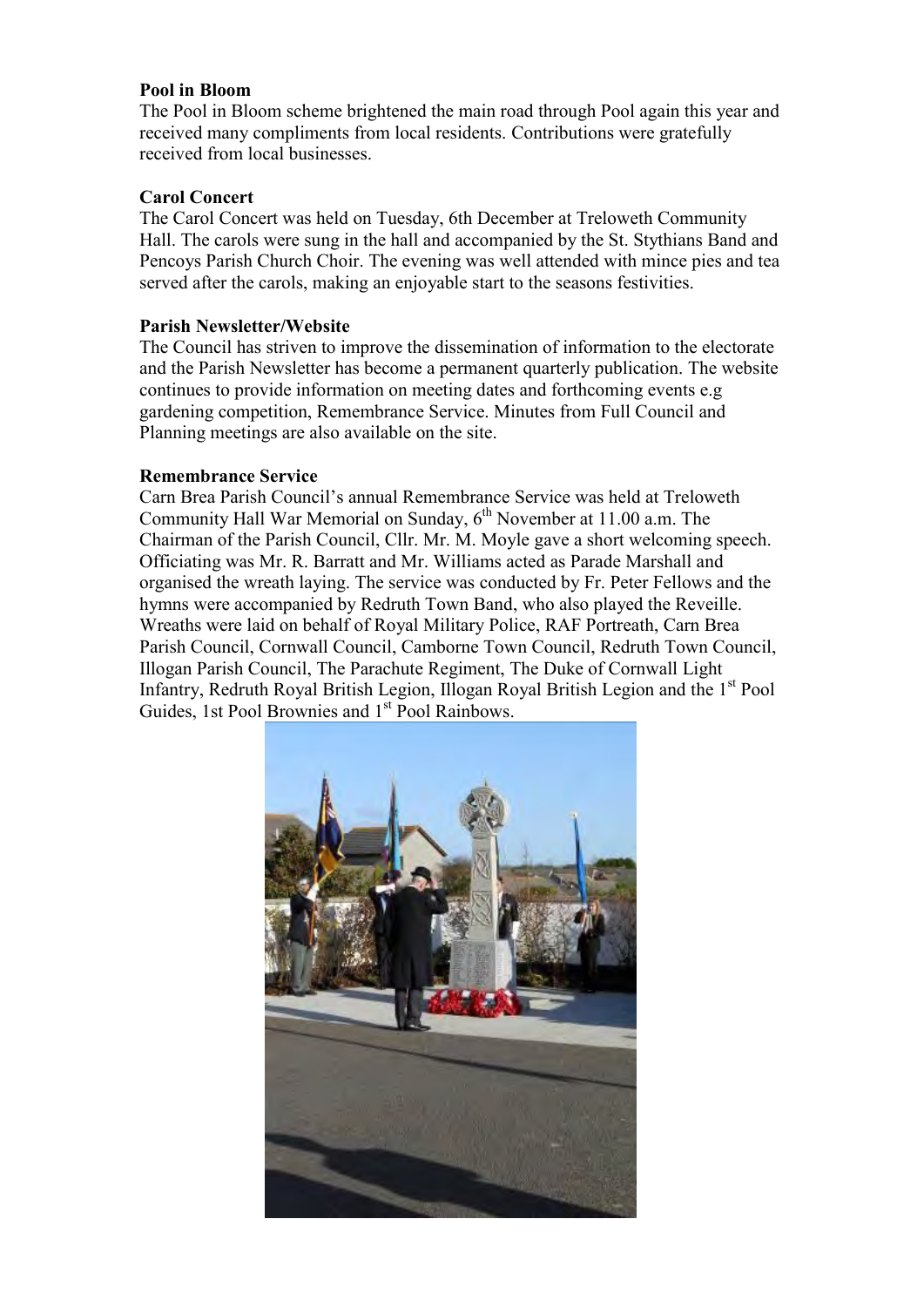#### **Gardening Competition**

The Parish held its second gardening competition in July. All classes in the competition were well represented and the presentation evening in September made an enjoyable evening complete with pasties and saffron buns.



## Government Legislation & Consultation Documents

The Parish Council continues to see a plethora of changes to Government legislation. The inception of the new unitary authority and the localism bill has brought many challenges for all involved.

The Council has many consultation documents including the future of the Tramways, the Cornwall Affordable Housing Development Plan, the Heartlands dog control orders and the future plans of SITA in the area.

## **Council Owned Property**

#### **Wheal Fortune Park**

#### **Treloweth Community Hall and Open Space**

Treloweth Community Hall and the Moorfield Road open space continues to be the subject of vandalism with trees being broken and uprooted. These acts have been reported to the local police.

Treloweth Community Hall is used most evenings for classes and activities including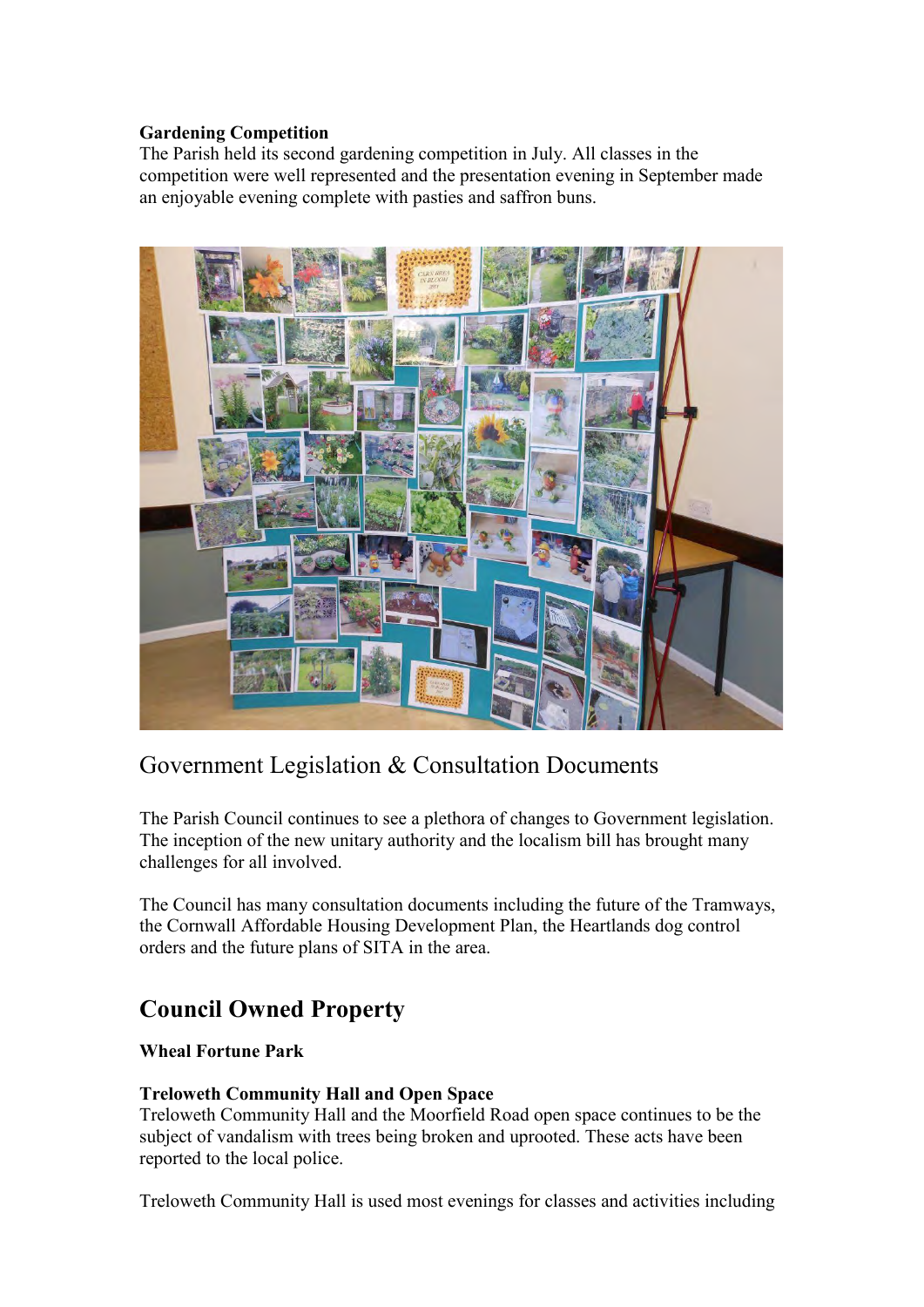belly dancing, tribal dance, slimming clubs and keep fit. The hall has also been used by community groups and for charity fund raising events in the past year.

The hall also contains a collection of old photographs and prints of the parish. This collection has been extended during the year.

To book the Treloweth Community Hall please contact – Mr. S. Wherry on 01209 212377

#### **Grant Aid**

The Council has a policy to encourage a community spirit in the Parish. This year a total of £900 was granted to various organisations through grants and donations to help the local community.

#### **Crime Report – May 2011 to April 2012 (figures supplied by Devon & Cornwall Police)**

- $\bullet$  Calls made 1583
- Crimes Committed 683

*The current police custody system does not give access to the arrest figures*